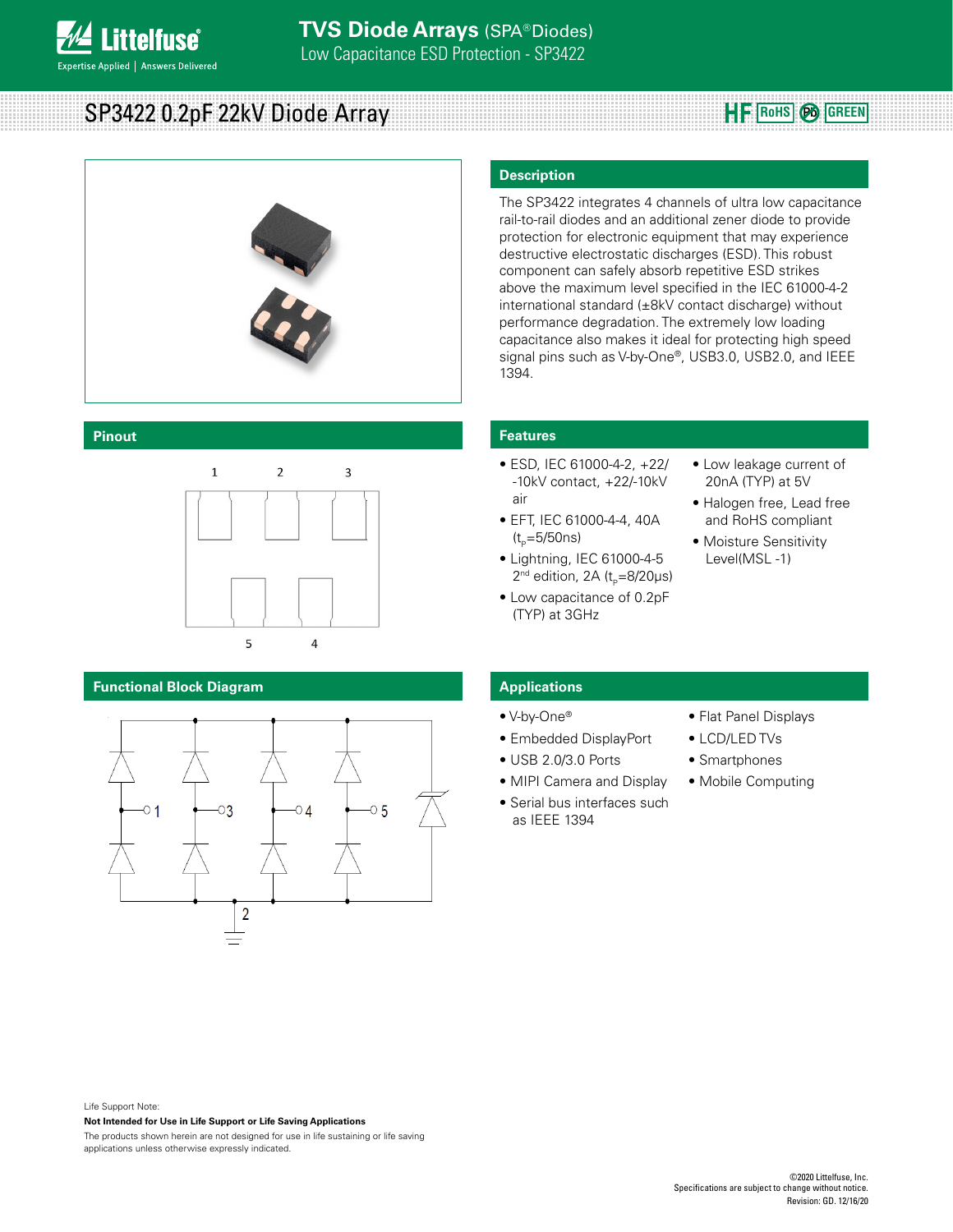## **Absolute Maximum Ratings**

| <b>Symbol</b> | <b>Parameter</b>                     | <b>Value</b> | <b>Units</b> |
|---------------|--------------------------------------|--------------|--------------|
| 'PP           | Peak Current $(t_{\rm s}=8/20\mu s)$ | 2.0          |              |
| OP            | Operating Temperature                | -40 to 125   | $\circ$      |
| <b>STOR</b>   | Storage Temperature                  | $-55$ to 150 | $\circ$      |

**CAUTION:** Stresses above those listed in "Absolute Maximum Ratings" may cause permanent damage to the component. This is a stress only rating and operation of the component at these or any<br>other conditions above those ind

#### **Electrical Characteristics (T<sub>op</sub>=25<sup>°</sup>C)**

| ur.                                |                      |                                                               |            |            |            |              |
|------------------------------------|----------------------|---------------------------------------------------------------|------------|------------|------------|--------------|
| <b>Parameter</b>                   | <b>Symbol</b>        | <b>Test Conditions</b>                                        | <b>Min</b> | <b>Typ</b> | <b>Max</b> | <b>Units</b> |
| Reverse Standoff Voltage           | $V_{RWM}$            | $I_{\rm B} \leq 1 \mu A$                                      |            |            | 5.0        | $\vee$       |
| Reverse Leakage Current            | LEAK                 | $V_p = 5V$ , Any I/O to GND                                   |            | 0.02       | 1.00       | μA           |
| Clamp Voltage <sup>1</sup>         | $V_c$                | $I_{\text{pp}} = 1 \text{A}, t_{\text{n}} = 8/20 \mu s$ , Fwd |            | 12.9       |            | $\vee$       |
|                                    |                      | $I_{\rm pp}$ =2A, t <sub>o</sub> =8/20µs, Fwd                 |            | 16.7       |            | $\vee$       |
| Dynamic Resistance <sup>2</sup>    | $R_{DYN}$            | TLP, $t_0 = 100$ ns, I/O to GND                               |            | 1.8        |            | $\Omega$     |
| ESD Withstand Voltage <sup>1</sup> | $V_{ESD}$            | IEC 61000-4-2 (Contact)                                       | $+22/-10$  |            |            | kV           |
|                                    |                      | IEC 61000-4-2 (Air)                                           | $+22/-10$  |            |            | kV           |
| Diode Capacitance <sup>1</sup>     | ∪ <sub>I/O-GND</sub> | Reverse Bias=0V, f=3 GHz                                      |            | 0.2        |            | pF           |

**Note: 1** Parameter is guaranteed by design and/or component characterization.

**<sup>2</sup>** Transmission Line Pulse (TLP) with 100ns width, 2ns rise time, and average window t1=70ns to t2= 90ns



## **IEC 61000−4−2 +8 kV Contact ESD Clamping Voltage IEC 61000−4−2 -8 kV Contact ESD Clamping Voltage**



## **Negative Transmission Line Pulsing (TLP) Plot**



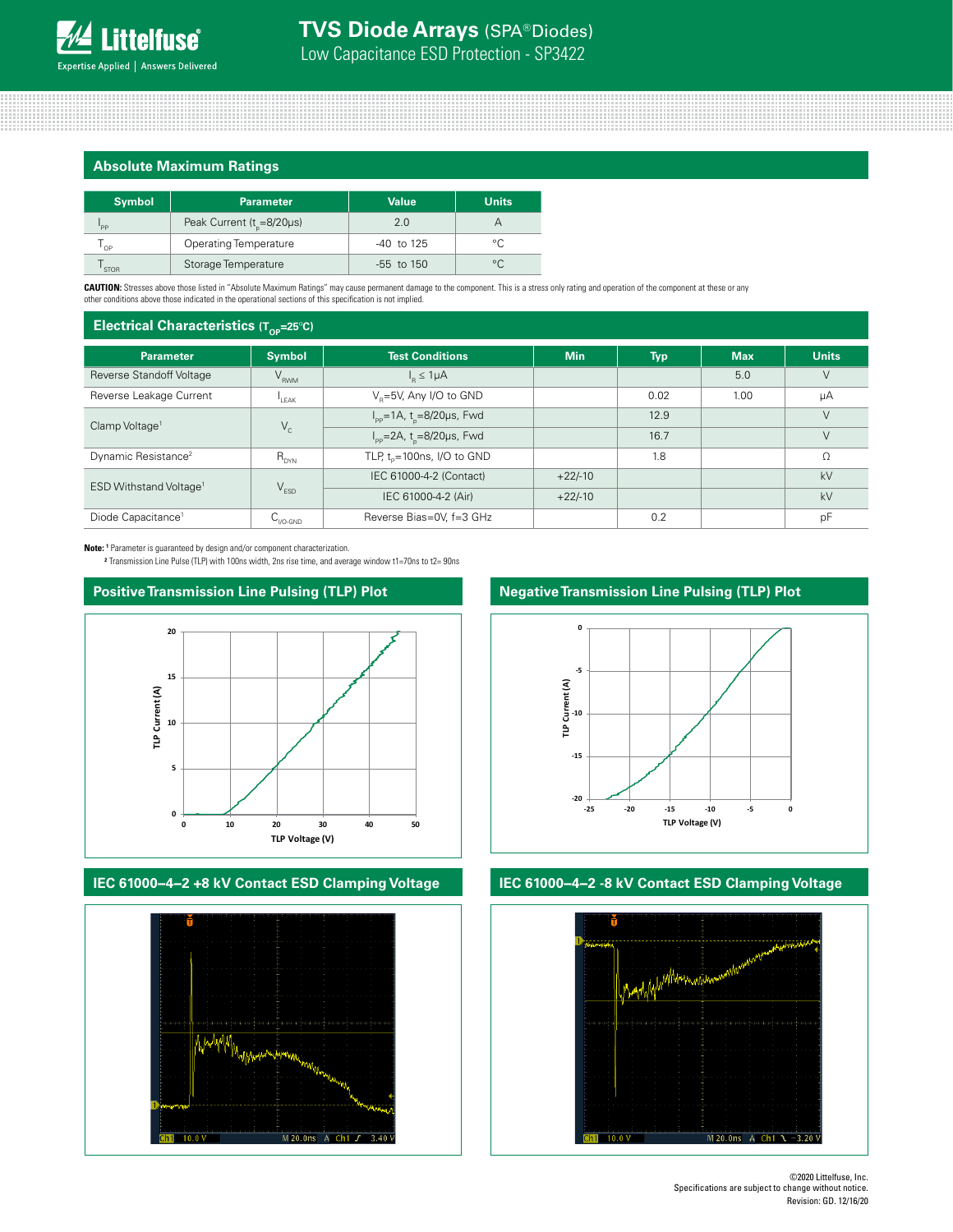#### **8/20μs Pulse Waveform**



## **Soldering Parameters**

| <b>Reflow Condition</b>                                 |                                  | Pb - Free assembly | $T_{P}$               |                              |  | <b>Lp</b>     |
|---------------------------------------------------------|----------------------------------|--------------------|-----------------------|------------------------------|--|---------------|
|                                                         | - Temperature Min $(T_{s(min)})$ | $150^{\circ}$ C    |                       | Ramp-up                      |  | $\frac{C}{T}$ |
| <b>Pre Heat</b>                                         | - Temperature Max $(T_{s(max)})$ | $200^{\circ}$ C    | T <sub>i</sub>        |                              |  |               |
|                                                         | -Time (min to max) $(t_n)$       | $60 - 180$ secs    | $T_{S(max)}$          |                              |  | Ramp-do       |
| Average ramp up rate (Liquidus) Temp (T,)<br>to peak    |                                  | 3°C/second max     | Temperature<br>S(min) | Preheat                      |  |               |
| $T_{S(max)}$ to $T_{L}$ - Ramp-up Rate                  |                                  | 3°C/second max     |                       | ίs                           |  |               |
|                                                         | - Temperature (T.) (Liquidus)    | $217^{\circ}$ C    | 25                    |                              |  |               |
| <b>Reflow</b><br>- Temperature (t,)                     |                                  | $60 - 150$ seconds |                       | ime to peak temperature      |  | <b>Time</b>   |
| Peak Temperature (T <sub>B</sub> )                      |                                  | $260^{+0/5}$ °C    |                       |                              |  |               |
| Time within 5°C of actual peak Temperature<br>$(t_{n})$ |                                  | $20 - 40$ seconds  |                       | <b>Part Numbering System</b> |  |               |
| <b>Ramp-down Rate</b>                                   |                                  | 6°C/second max     |                       |                              |  |               |
| Time 25°C to peak Temperature (T <sub>n</sub> )         |                                  | 8 minutes Max.     |                       | SP 3422 - 04 U               |  | <u>G</u>      |
| Do not exceed                                           |                                  | $260^{\circ}$ C    |                       | <b>TVS Diode Arrays</b>      |  | $G = Green$   |





## **Part Numbering System**



| <b>Part Marking System</b> |  |
|----------------------------|--|
|----------------------------|--|



B = Part code = SP3422-04UTG \*= Date code

| Ordering Information |             |         |                 |
|----------------------|-------------|---------|-----------------|
| Part Number          | Package     | Marking | Min. Order Qtv. |
| SP3422-04UTG         | $\mu$ DFN-5 | $B^*$   | 3000            |